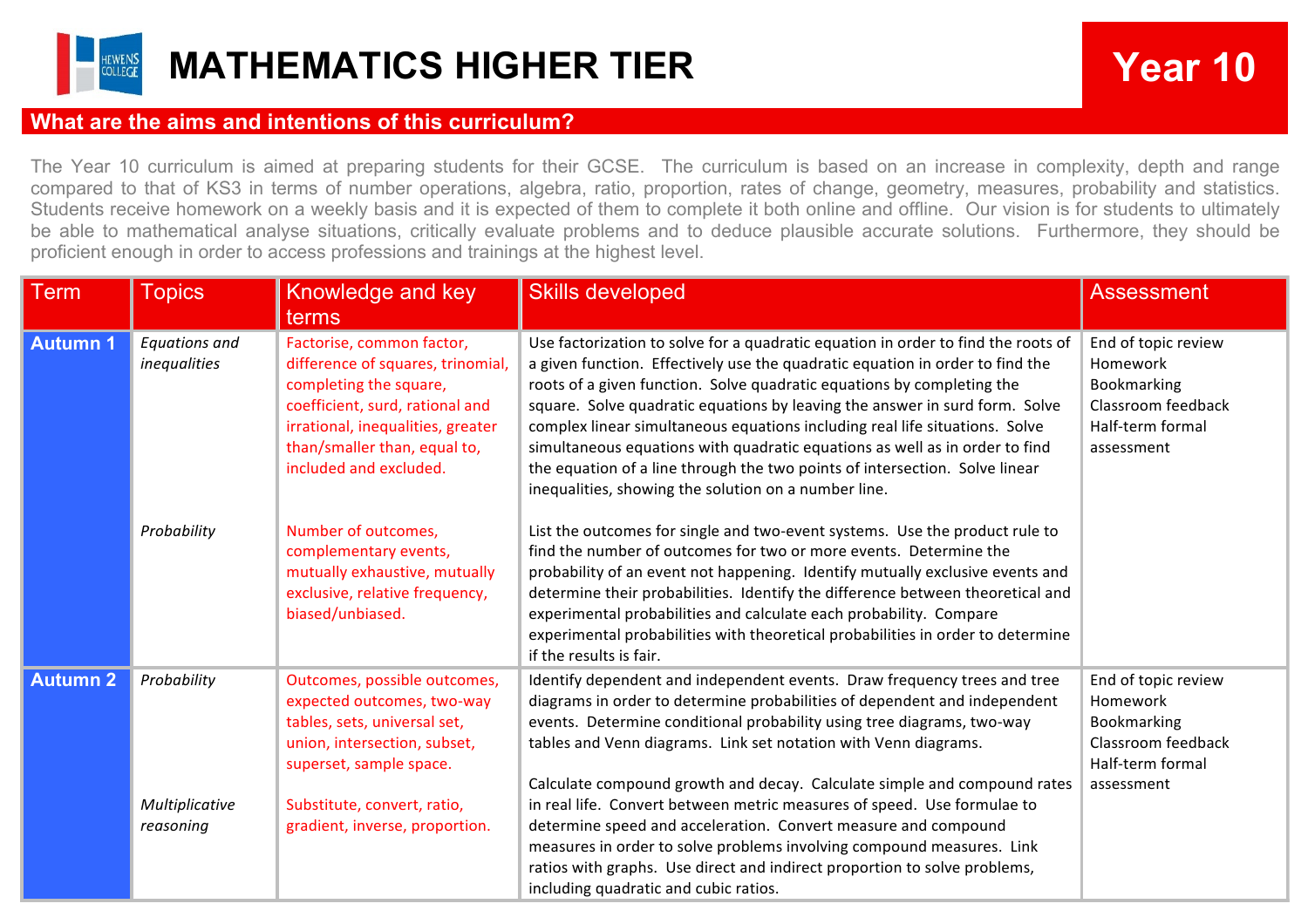| <b>Spring 1</b> | Similarity and<br>congruence<br>Trigonometry | SSS, SAS, ASA, RHS, angles,<br>sides, points, lines, ratio,<br>corresponding, similar,<br>proportional.<br>Round, truncate, error, sine,<br>cosine, tangent, inverse<br>function, angle, intercept,<br>turning point, maximum,<br>minimum, asymptote. | Prove two triangles are congruent. Solve problems involving the congruency<br>of shapes. Use ratio of corresponding sides, to determine the scale factor.<br>Find the missing lengths of similar shapes, extended to real life problems. Use<br>the link between linear scale factor and area or volume to solve problems.<br>Use upper and lower bounds in trigonometric calculations. Determine the<br>sine, cosine and tangent of any angle and know the graphs of these functions. | End of topic review<br>Homework<br>Bookmarking<br>Classroom feedback<br>Half-term formal<br>assessment |
|-----------------|----------------------------------------------|-------------------------------------------------------------------------------------------------------------------------------------------------------------------------------------------------------------------------------------------------------|----------------------------------------------------------------------------------------------------------------------------------------------------------------------------------------------------------------------------------------------------------------------------------------------------------------------------------------------------------------------------------------------------------------------------------------------------------------------------------------|--------------------------------------------------------------------------------------------------------|
| <b>Spring 2</b> | Trigonometry<br><b>Statistics</b>            | Arc, sector, area, degrees, ratio,<br>Pythagoras' theorem,<br>hypotenuse, translate<br>vertically/horizontally,<br>stretch/shrink, factor, column<br>vector, function, reflect.<br>Sampling, fraction, ratio,<br>proportion, frequency density,       | Find the area of a triangle and segment of a circle using trigonometric<br>formulae. Solve problems in 2D and 3D using trigonometry and Pythagoras'<br>theorem. Recognise how changes in the trigonometric functions affect their<br>graphs.<br>Take simple random samples and stratified samples. Draw cumulative<br>frequency tables and ogives. Determine the quartiles and interquartile ranges                                                                                    | End of topic review<br>Homework<br>Bookmarking<br>Classroom feedback<br>Half-term formal<br>assessment |
|                 |                                              | average/middle value, total,<br>number of numbers.                                                                                                                                                                                                    | from stem-and-leaf diagrams and ogives. Draw histograms. Interpret<br>histograms in terms of frequency density. Compare two sets of data in terms<br>of mean, median, mode and range.                                                                                                                                                                                                                                                                                                  |                                                                                                        |
| <b>Summer 1</b> | <b>Equations and</b><br>graphs               | Solve, substitute, subject of an<br>equation, factorise, roots,<br>turning point, line of symmetry,<br>iteration.                                                                                                                                     | Solve simultaneous equations graphically. Represent inequalities on a graph.<br>Interpret graphs of inequalities to find most/least efficient points. Recognise<br>and draw quadratic functions. Find approximate solutions to quadratic<br>graphs, including the use of iteration. Find the roots of simple cubic equations<br>and sketch these graphs. Solve cubic equations using iteration.<br>Solve problems using angle, triangle, circle and tangent to a circle theorems.      | End of topic review<br>Homework<br>Bookmarking<br>Classroom feedback<br>Half-term formal<br>assessment |
|                 | Circle Theorems                              | Angles on a line, equilateral,<br>scalene, vertically opposite,<br>alternate/co-<br>interior/corresponding angles,<br>parallel, exterior/interior<br>angles, tangent, radius,<br>circumference, chord,<br>perpendicular.                              |                                                                                                                                                                                                                                                                                                                                                                                                                                                                                        |                                                                                                        |